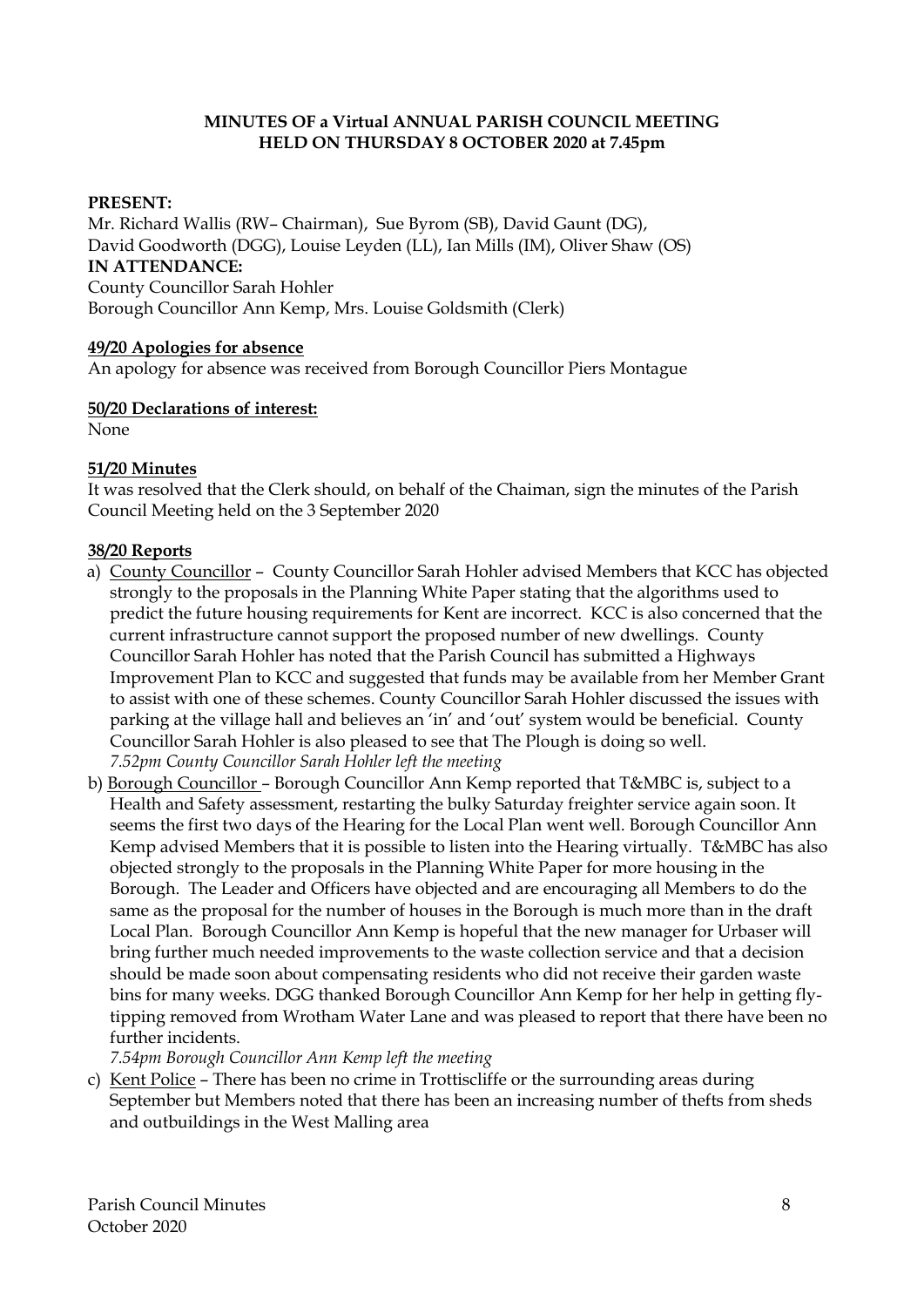- d) KALC Area Committee Members noted that the next meeting will be held on the 10 December 2020 and that IM will attend.
- e) JPCTCG DG attended the virtual meeting held on the 24 September2020. DG reported that there has been no progress with J5 slip roads and that the group feels this needs to be brought back on the agenda. A discussion on particulate testing in villages and in particular on main A roads concluded that such testing could help with arguments against development.
- f) Parish Partnership Panel Minutes of the last meeting have been circulated. SB agreed to attend the next meeting due to be held on the 12 November 2020.
- g) Trosley Liaison Group There has been no meeting.
- h) Village Hall Committee IM reported that the Village Hall Committee has re-opened the village hall for activites that can comply with social distancing rules. The Committee is busy getting quotes for some maintenance works. IM was pleased to report that new village hall sign is going up soon. The annual dinner is being cancelled as the event cannot be held in the hall and comply with social distancing rules. The plan is to hold a similar event at The Plough with a set menu and over two sessions to include one evening and a lunch. RW reminded Members that the Village Hall Committee used to submit requests to the Parish Council for the funding of such projects as the resurfacing and the extension of the car park. The Parish Council has taken the lead on this particular project but RW asked Members to be mindful of the parish council responsibilities. It was noted that the availability of grants to fund such projects is limited. The steps at the back of the village hall need repairing which will need to be addressed by the Village Hall Committee.
- i) Tree Warden There was no report.
- j) Courts Committee Meeting no meeting

#### **39/20 Matters arising**

- a) T&MBC Call for Sites/Development of the Local Plan Members noted that the next update will be after the Hearing. The first stage of the Hearing started on the 6 October 2020. Stage two will take place on the 3 and 4 November 2020 with the final stage expected to take place virtually between the 10 and 15 November 2020.
- b) Monthly Check of the Defibrillator The Clerk has carried out the monthly check.
- **c)** Proposal to create parking spaces at the village hall car park It is hoped that the works to resurface the car park and create more parking spaces will be complete by the end of October 2020. AG Driveways Ltd. has quoted £1070.00 plus VAT to white line both the village hall car park and the tennis club car park. How the spaces will be marked will be discussed when the resurfacing works are complete. Members were in agreement that an entrance and exit needs to be created to help with movements around the car park at peak times. It was **resolved** that signs should be erected with the 'IN' entrance being adjacent to the school and the 'OUT' adjacent to the tennis club. The Clerk will report back to Members on a quote for this work. OS agreed to suggest that the school puts information on the new parking arrangements in their newsletter when the works are complete which should advise parents to not park in the road.

#### **40/20 Finance & Policies**

a) Statement of payments to be made and income received

| National Savings Account:     | £1,718.56 |            |
|-------------------------------|-----------|------------|
| Nat West TPC TCC Account:     |           | £14,030.26 |
| Nat West TPC Reserve Account: |           | £18,658.05 |
| Nat West TPC Current Account  |           | £ 8,584.16 |

Receipts: T&MBC Precept 2nd instalment - £8,250.00 Payment of electricity bills – Trottiscliffe Tennis Club - £1,974.30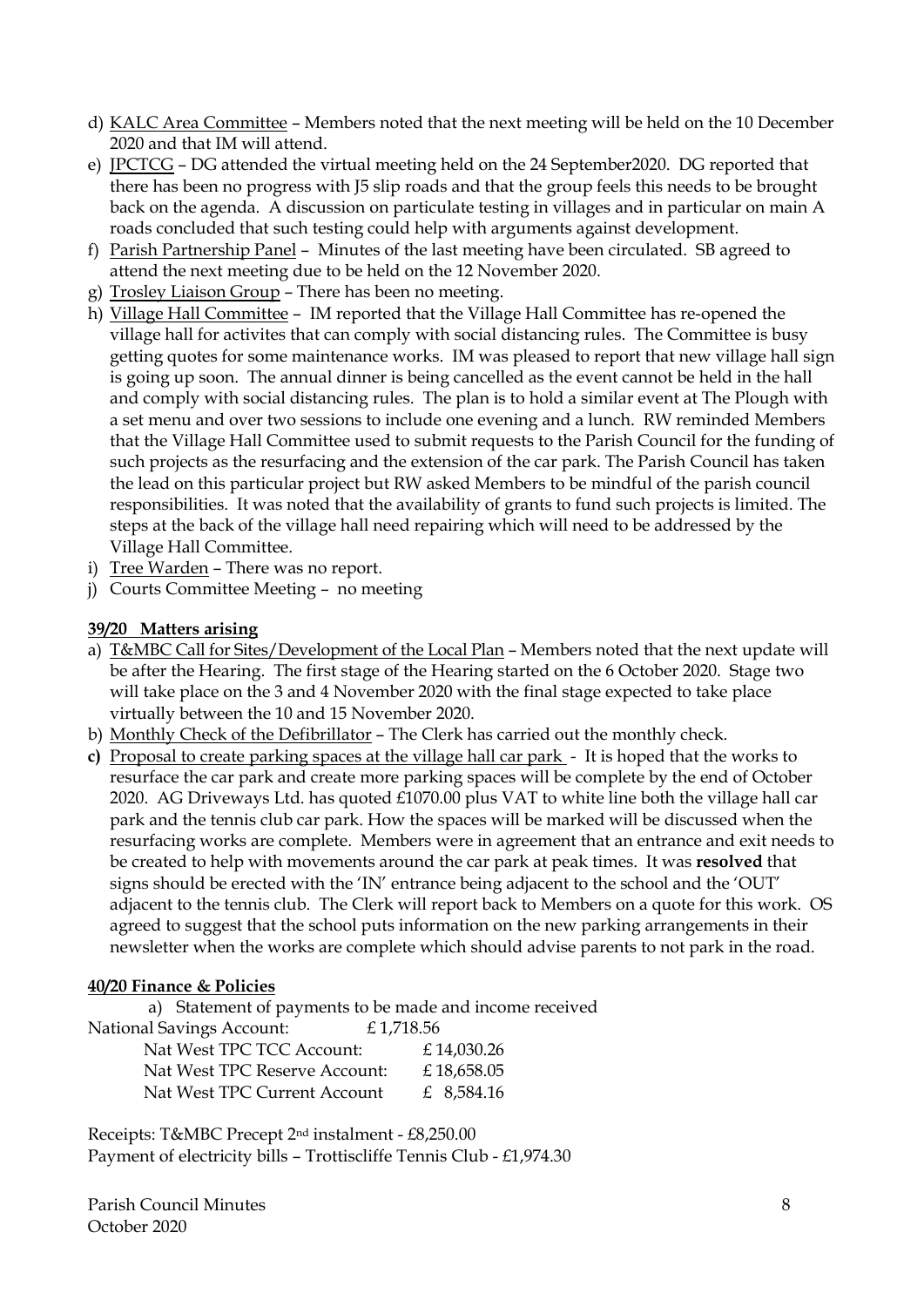| Supplier                 | Description              | Cheque<br>Number | Amount   |
|--------------------------|--------------------------|------------------|----------|
| Mrs L S Goldsmith        | (Salary 4 weeks)         |                  |          |
|                          | $(03/09 - 08/10)$        | 000467           | £ 231.98 |
| <b>HMRC</b>              | (Clerk's Tax)            | 000468           | £ 150.40 |
| Mrs L S Goldsmith        | (Clerks Expenses)        | 000469           | £ 180.09 |
| Castle Water             | (Allotment water supply) | 000470           | £191.38  |
| Four Seasons Gardens Ltd | (Grounds Maintenance)    | 000471           | £ 415.27 |
| Total                    |                          |                  | £1094.16 |

Transfer from Current Account to TPC Reserve Account: £7,100.00

Cheques for signature TPC TCC Account: None

a) Cheques for signature: It was **resolved** that IM and RW could sign the above cheques.

## **41/20 Members of public: None present**

## **42/20 Planning**

a) Applications from T&MBC:

1] TM/20/01804/FL Land South of Hillview known as Basset Park, Taylors Lane

Erection of a building to be used as a stable and barn *Resolved: No objection*

2] TM/20/2059/LDP – Garth Down, Church Lane, Trottiscliffe, ME19 5EB

Lawful Development Certificate Proposed: Construction of porous tarmac hardstanding area to front of dwelling *Resolved: Noted*

b) Applications received after distribution of the agenda There were none

c) Approvals

1] TM/01716/TNCA – Trottiscliffe Primary School

Oak T1 to reduce crown by 20%

2] TM/01629/TNCA – The Oast House, Taylors Lane, Trottiscliffe, ME19 5DS

Mature Yew - T1 - Reduce entire canopy by up to 2.5 metres and carefully shape all round to suitable growing points and T2 Large Grafted Cherry - Carefully reduce by up to 2 metres off top of canopy and canopy closest to the house. Reduce canopy which is spreading towards garage by up to 3 metres only to secondary growth points

d) Refusals

3] TM/01590/FL – Elpatos, Pilgrims Way, Trottiscliffe, ME19 5EP

Proposed single walkway connection and conversion of garage to residential accommodation e) Withdrawn applications

1] TM/20/01764 – 1 Green Lane, Trottiscliffe, ME19 5DX

Demolition of existing one storey bungalow to enable erection of a semi-detached five bedroom dwelling

2] TM/20/00384/FL – Bramble Park, Church Lane, ME19 5EB

Change of use from residential (Class 3) to a school (Class D1)

e) Planning Appeals

f) Other Planning Issues

1] Planning White Paper (KALC seminar) – DG attended the virtual seminar held on the 11 September 2020. DG reported that it was an interesting seminar and that most Members are concerned about the proposed changes to planning. Of most concern is the perceived reduction in local democracy and the ability of Parish Councils and the Borough Council to influence planning decisions. Concern was also expressed about the algorithms used to calculate the number of new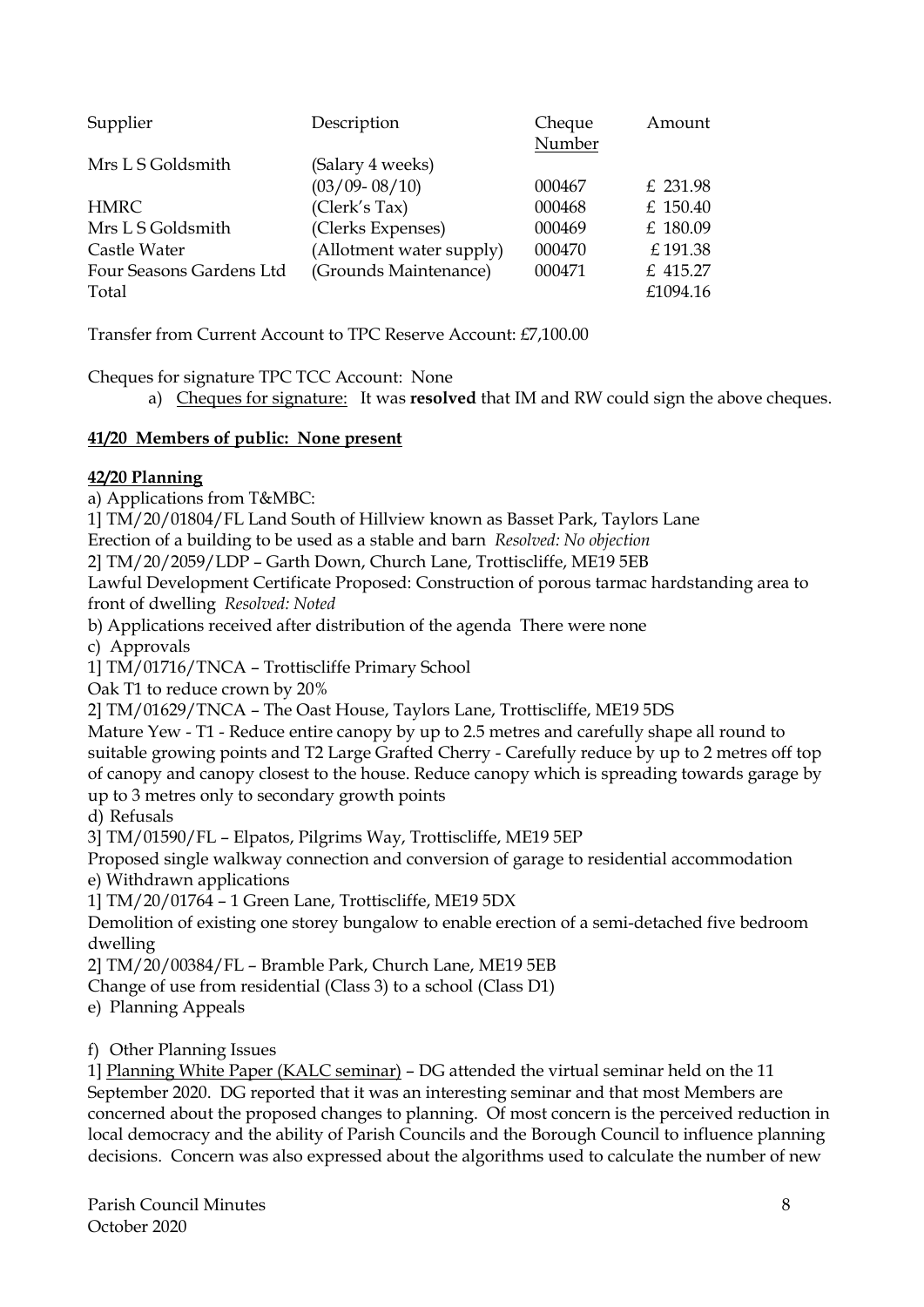dwellings needed in Kent and in particular Tonbridge and Malling which is much higher than previously estimated. Concern was expressed about the effect this will have on the infrastructure

# **43/20 Highways, Footways and Footpaths**

1] Reported Faults

i) Traffic calming – Jez Massy from KCC Highways has advised the Clerk that they are looking to reinstate a number of the speed humps in the village. Works are due to start early part of next year.

ii) Enquiry 524254 Pinesfield Lane – cars are grounding on the camber of the road between Larling and the church on the downward slope. The Clerk reported that the enquiry is under investigation

iii) Enquiry 524249 - Pilgrims Way adjacent with slope down to the lower access road ( The Shack and other houses) - the road is getting dangerous due to the drop and eating into the tarmac on Pilgrims way. The Clerk reported that KCC has advised that they are only responsible for the main drag of Pilgrims Way, any access roads from Pilgrims Way down to properties are classified as privately owned roads.

iv) Enquiry 524242 - Footpath from The George to the noticeboard is blocked with vegetation. KCC has assessed the area but has advised no works are required. The Clerk will see if Four Seasons are able to help with cutting back the vegetation

2) New faults to be reported

i ) Taylors Lane – number of potholes to be reported

ii) Diversion signs – it was noted that the village has a number of confusing diversion signs in place. The Clerk offered to discuss this situation with the Highways Steward

3] Highways Improvement Plan – The Clerk is waiting for a further update from KCC on a a request for trief kerbs on Taylors Lane.

## **44/20 Open Spaces, Recreation Ground and Allotments**

1] Recreation Ground and playground – A RoSPA inspection is expected soon. The Clerk will find out when the school intend to seed the area on the recreation ground that was used on bonfire night last year.

2] Allotments – The Clerk and RW will assess the water supply and the number of standpipes at the allotments and the water usage of the Community Farm.

3] Trottiscliffe School Update – There was no update

4] Community Farm – It was noted that the Clerk has not been receiving any formal updates. The Clerk will contact the main trustees for an update. It was mentioned that the nursery school had a day trip there. It is not clear whether the school are still involved with the farm which was the main reason why it was set up. DGG offered to find out if the school are still using the facilities at the farm to support their curriculum.

## **45/20] Correspondence**

a) For Information

1] Area 2 Planning Committee – 4 November 2020

2] Joint Transportation Board – 23 November 2020

3] Parish Partnership Panel – 12 November 2020

4] Standards Committee – 12 October 2020

5] KALC Area Committee Meeting – 10 December 2020

b) On Circulation (email only) 1] Parish News – September 2020

Parish Council Minutes 8 October 2020